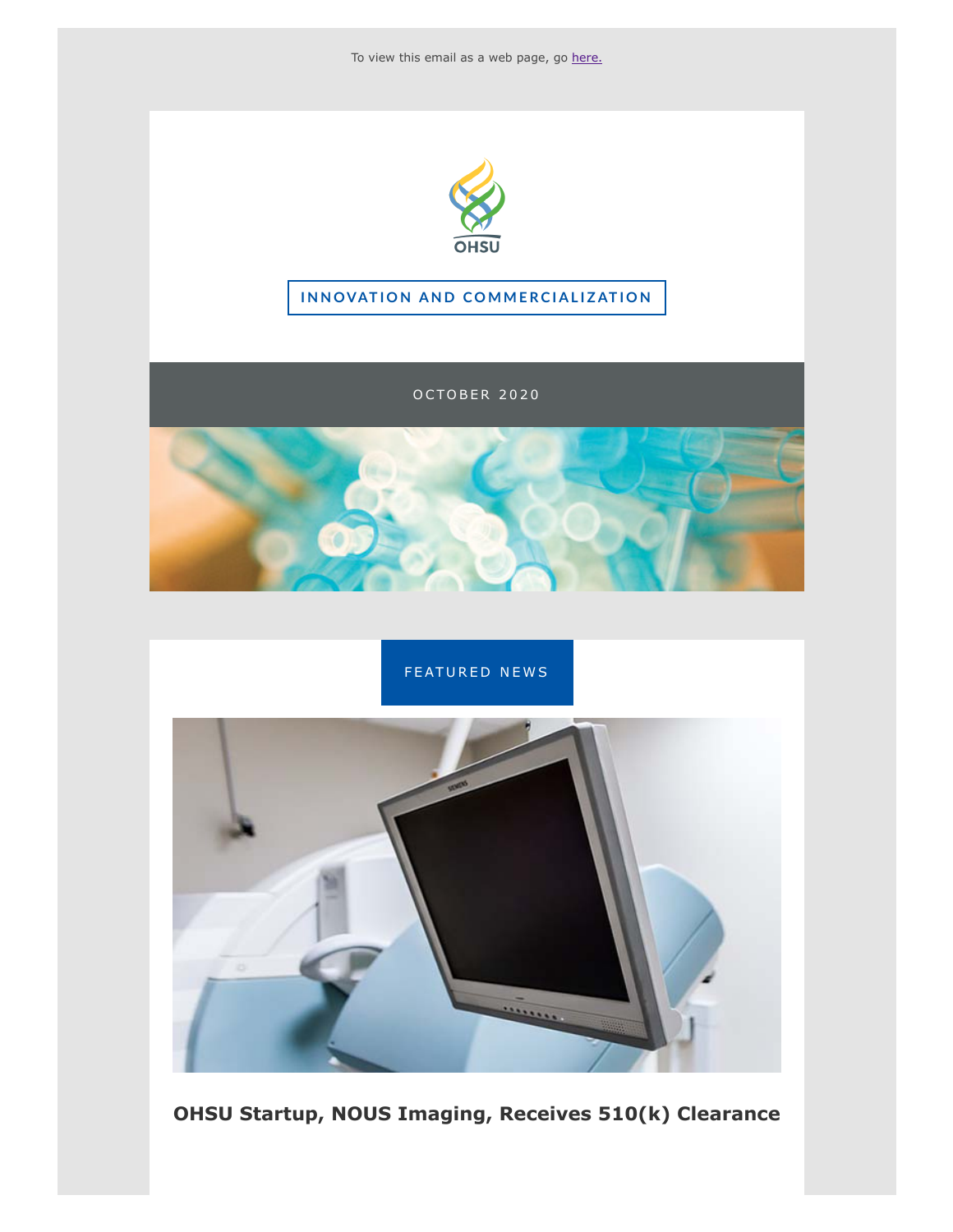OHSU Startup [NOUS Imaging,](http://click.send.ohsu.edu/?qs=73e8993031d584badb9e54f277f52e77771e5ddffd36ced6ed985ea902cc810fa74647d460e3031e55b76b217a8cdfe8) a medical imaging software company, [received 510\(k\) clearance from the FDA for FIRMM Software.](http://click.send.ohsu.edu/?qs=73e8993031d584ba12fba4a1de7482a430a15974e307f77039e67c707656f2c192ac56862cce929a11d038bc81dc445d) Read more.

# **CONGRATULATIONS!**

To the 5 winners of the 2020 **Catalyzing Pediatric Innovation (CPI) Grant!** 

## **CTIP Accelerator Announces 2020 Winners for Catalyzing Pediatric Innovation Annual Grant Competition**

[The West Coast Consortium for Technology & Innovation in Pediatrics](http://click.send.ohsu.edu/?qs=73e8993031d584ba176699de27ab5ce5988c97b78cca8f8b15b08a247eae769b39420d86fdb4b1c1482b0b56f27f3fe3) (CTIP) , an FDA-funded MedTech accelerator to which OHSU is a network member, awarded seed grants on August 1, 2020 to push forward projects specifically designed to improve the safety and delivery of care to infants and children. Promedix, a company being formed based on OHSU technology, was one of five projects selected as winners for CTIP's fourth Catalyzing Pediatric Grant (CPI) competition. The awarded grant will help develop Digital Capillary Refill, a product to improve the diagnostic accuracy of sepsis in children, with a goal to diagnose and treat pediatric sepsis earlier. [Read more.](http://click.send.ohsu.edu/?qs=73e8993031d584ba8159eb9bb519541cafc16ae007bbce77f4f59525854cdae9075c0c2fa340daad8ab714e649f8102a)



# **OBI & OTRADI Seeking Mentors and Mentees for January Cohort**

[OBI](http://click.send.ohsu.edu/?qs=73e8993031d584bab6cf1277db8b9b8f229a969646422d9f2e289a8e0c4caa8f6b1522d359ef826a046c969701b9e21b) is now accepting mentee applications for the mentor-mentee cohorts starting in January, 2021. Apply to become a mentee before October 31! [Learn more.](http://click.send.ohsu.edu/?qs=73e8993031d584ba278cd096f82f121cb1af7edc248fe2a8da87e977fe7ab1a84a934f1a5bc2ab57d4dd8a7e16940046)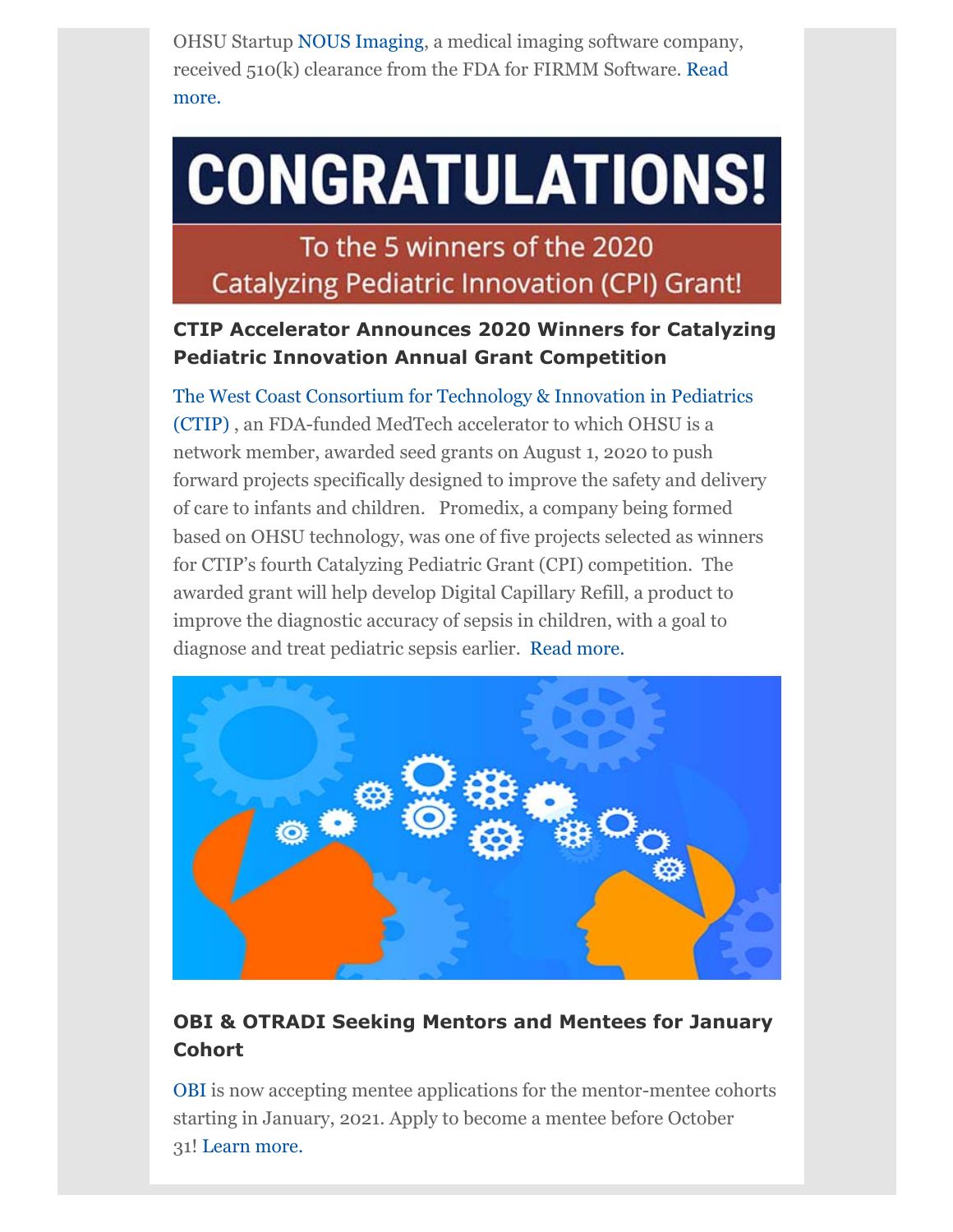#### FEATURED EVENTS



### **Oregon Bio Digital 2020: Amplifying Diversity of Discovery, Access and Economics**

Oregon Bio Digital 2020: Amplifying Diversity of Discovery, Access and Economics, held virtually on November 17, 18 and 19, offers local researchers and entrepreneurs a forum to share their exciting bioscience research and innovations. Planning is underway for three half-days of [engaging panel discussions, networking, presentations and fun! Learn](http://click.send.ohsu.edu/?qs=73e8993031d584ba49f93cf42f4c3951ebdf1466a6658ed9bbe9ccc127b07abe420f842b7e3e26369d37bc3c9d95c6c0) more.

Research and company pitches will be back. **Pitch Applications are Open – Deadline extended to 10/7. [Pitch Info and Application here.](http://click.send.ohsu.edu/?qs=73e8993031d584bac59d255810836c235b6200c6fd7ad2b6fe43362118b1e84287052bd11f63d24700a4f0c356fe75e0)** 

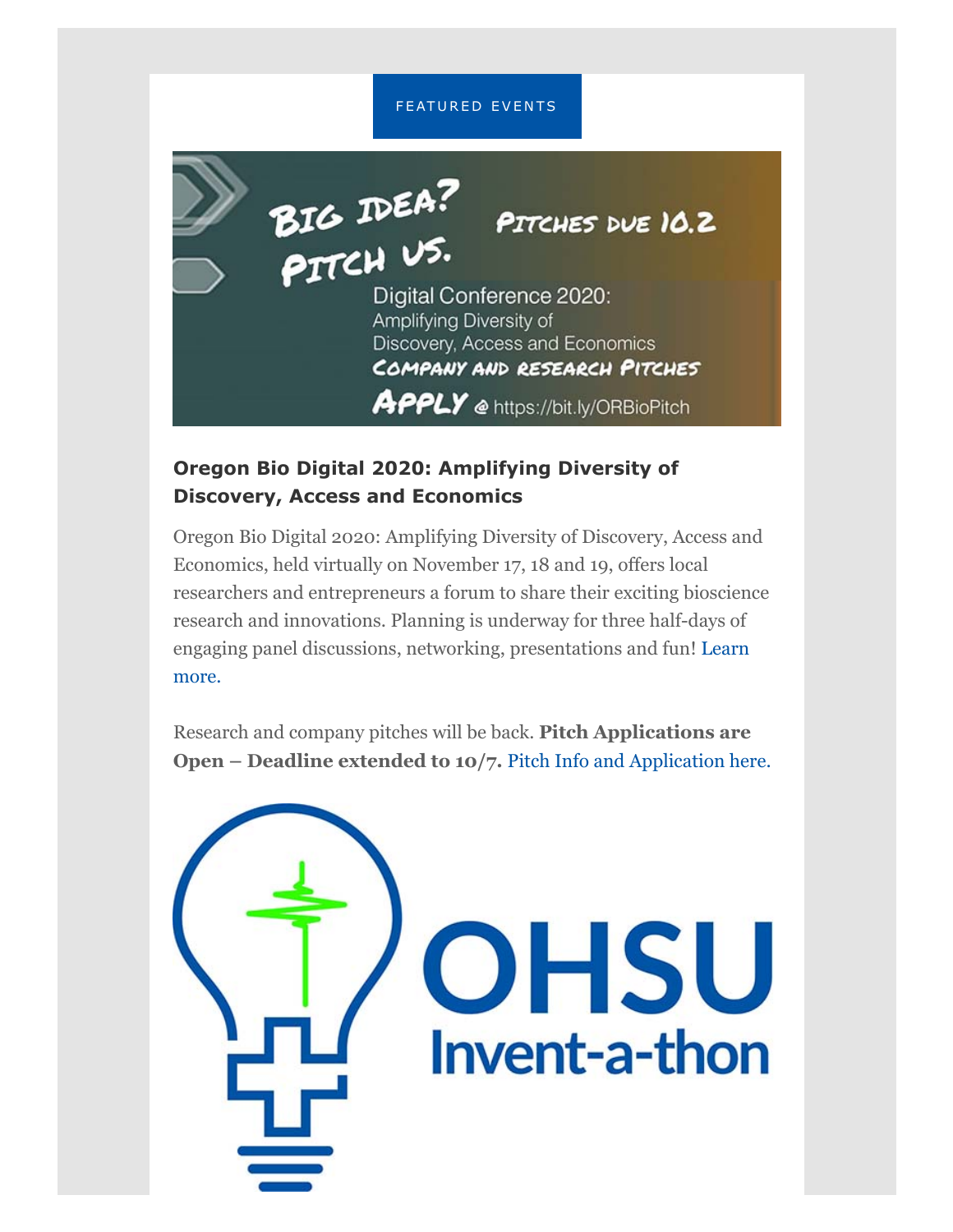# **A Virtual Event with its Heart in Portland October 23–25, 2020**

OHSU is joining forces with [MIT Hacking Medicine](http://click.send.ohsu.edu/?qs=73e8993031d584ba793780a7b07de5483a179e5d7016aa23f113e6ff10c9a3baef32c7e1266ae394acb3164ed09ca5c1) and more than 20 academic and industry partners for the inaugural OHSU Invent-a-thon, a [virtual health care hackathon,](http://click.send.ohsu.edu/?qs=73e8993031d584ba2af0cf9989752d17dc13c19d2c1052d2db0ed2def84794d86924866f4bdf03121e1af5a87dac30b7) **October 23–25, 2020**. Learn more and apply by October 14th.



## **3 Spots available for the Commercialization Design Studio November 11th**

Increase your SBIR/STTR application's competitiveness with this proposal development resource. OHSU investigators receive free advice and feedback from a panel of SBIR/STTR experts on commercialization strategy and opportunity, research approach, feasibility assessment and overall readiness, among other critical review components.

Three one-hour slots are available and offered at no-cost to investigators [by C](http://click.send.ohsu.edu/?qs=73e8993031d584ba773ab9a6ca9454c6d617f33b1660abd3e868d5919cdc709ec27e3e3aa58a5e0b7c67c1f167f398bb)[ollaborations and Entrepreneurship \(C&E\)](http://click.send.ohsu.edu/?qs=73e8993031d584bab9b0017e003f2d7835eba98cf7a8ccd68c65f2d92c2cc656da258b084f4e8d3e2fde1badcb14b129) [and the Oregon Clinical](http://click.send.ohsu.edu/?qs=73e8993031d584ba773ab9a6ca9454c6d617f33b1660abd3e868d5919cdc709ec27e3e3aa58a5e0b7c67c1f167f398bb) and Translational Research Institute (OCTRI).

Contact Natalie Lovelace ([lovelacn@ohsu.edu](mailto:lovelacn@ohsu.edu?subject=)) to [learn more](http://click.send.ohsu.edu/?qs=73e8993031d584baf17930ee372372cac7fc918403993d9126a5e8df0a3a3163386650ee2ad5e0ac26607857a529309b) and sign up to present.

TECHNOLOGIES AVAILABLE FOR LICENSING

**OHSU #2286** - [A biomimetic mineralizing cell-culture medium](http://click.send.ohsu.edu/?qs=73e8993031d584badd8cf3b9c0ed585f699aa13a82f055d4281f1a8c14de7d4a8101f48a23dc6a0fddb6baec24596890)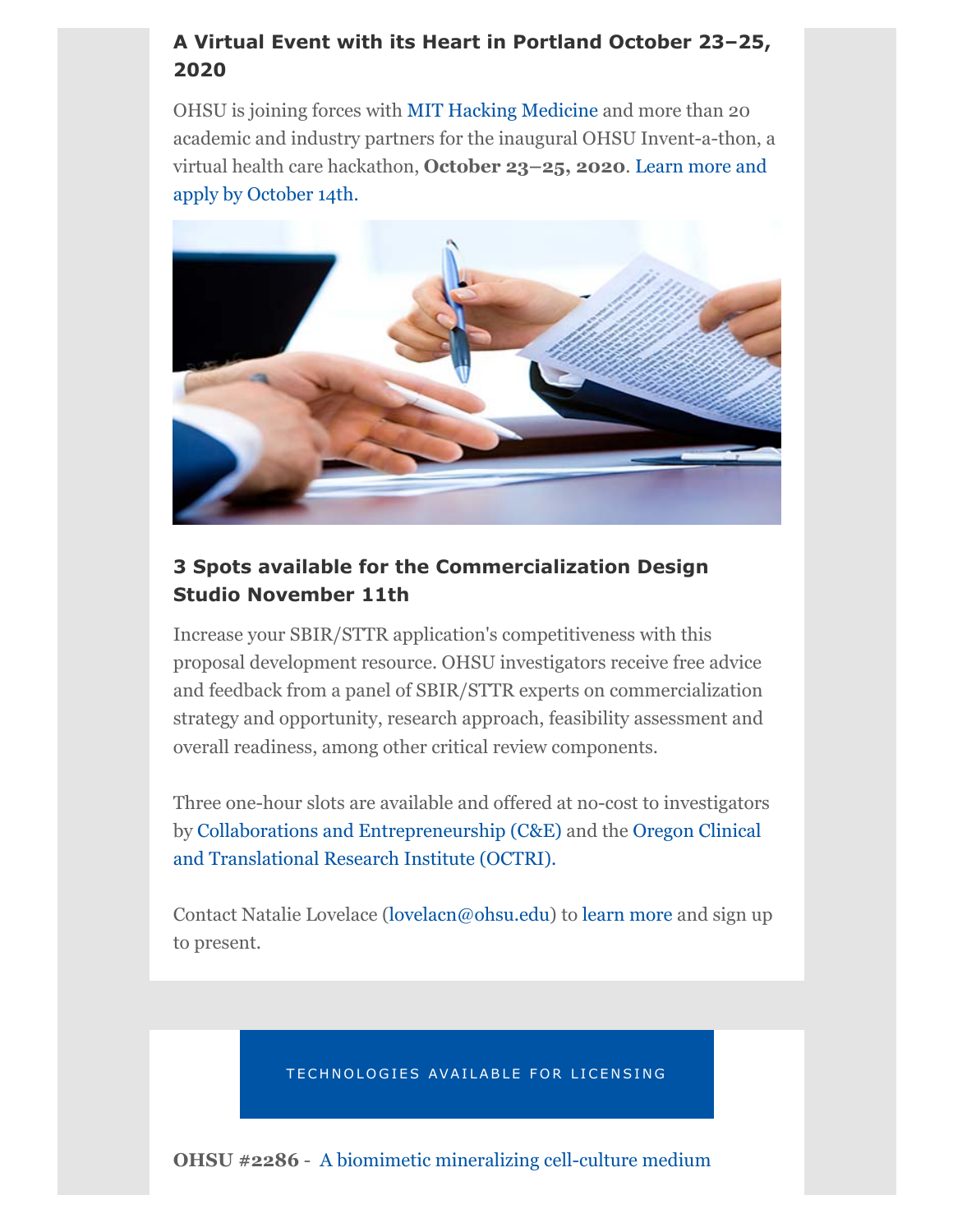**OHSU #2765** [- Computer on Wheels Apparatus for better Inter](http://click.send.ohsu.edu/?qs=73e8993031d584ba4ec1aa452bfc195e955f10b34a8e6e4617f8d6c374eccd1f709344cb7d727f3c1b54b7abb33a9ebf)professional Communication

**OHSU #2889** - [CRISIS Ventilator](http://click.send.ohsu.edu/?qs=73e8993031d584bab7ecf1192d48ad91a363b4225a3766ba084c1af120060378d5a7e0b9852298bce6e209aa65ef3909)

**OHSU #2907** [- Small molecule activates innate immune responses](http://click.send.ohsu.edu/?qs=73e8993031d584ba151a9db06c45539858126d91b896a89145fd0231a45fae61ee0dc995b708cabad0c44cc5571aec3a) controlled by the human protein STING

#### NEWLY LICENSED OHSU TECHNOLOGIES

**OHSU #1771 -** Materials from the BioLibrary

**OHSU #1238 -** Compounds having antiparasitic or anti-infectious activity, Inventors: Michael Riscoe, Rolf Winter, Jane Kelly, David Hinrichs, Martin Smilkstein, Aaron Nilsen

**OHSU #2530 -** A fast and robust standard-deviation based method for bulk-motion compensation in phase-based functional OCT, Inventors: Yali Jia, Xiang Wei

U.S. PATENTS ISSUED

**Patent #10,786,541** [- Compositions and methods for treating heart](http://click.send.ohsu.edu/?qs=73e8993031d584ba199ea5bdb61b2ac05ba2b50137bbb558890afd326f0cb62077c6611b3328f9306efc48d5f627fec9) disease and/or injury

Patent #10,760,097 - [CMV glycoproteins and recombinant vectors](http://click.send.ohsu.edu/?qs=73e8993031d584badc75fffeda016d3484a0be9a5b959ee61c11da558d6b3f63a5d342576c52b63a52e577686c3e6132)

RESEARCHERS IN NEW INDUSTRY-FUNDED RESEARCH PROJECTS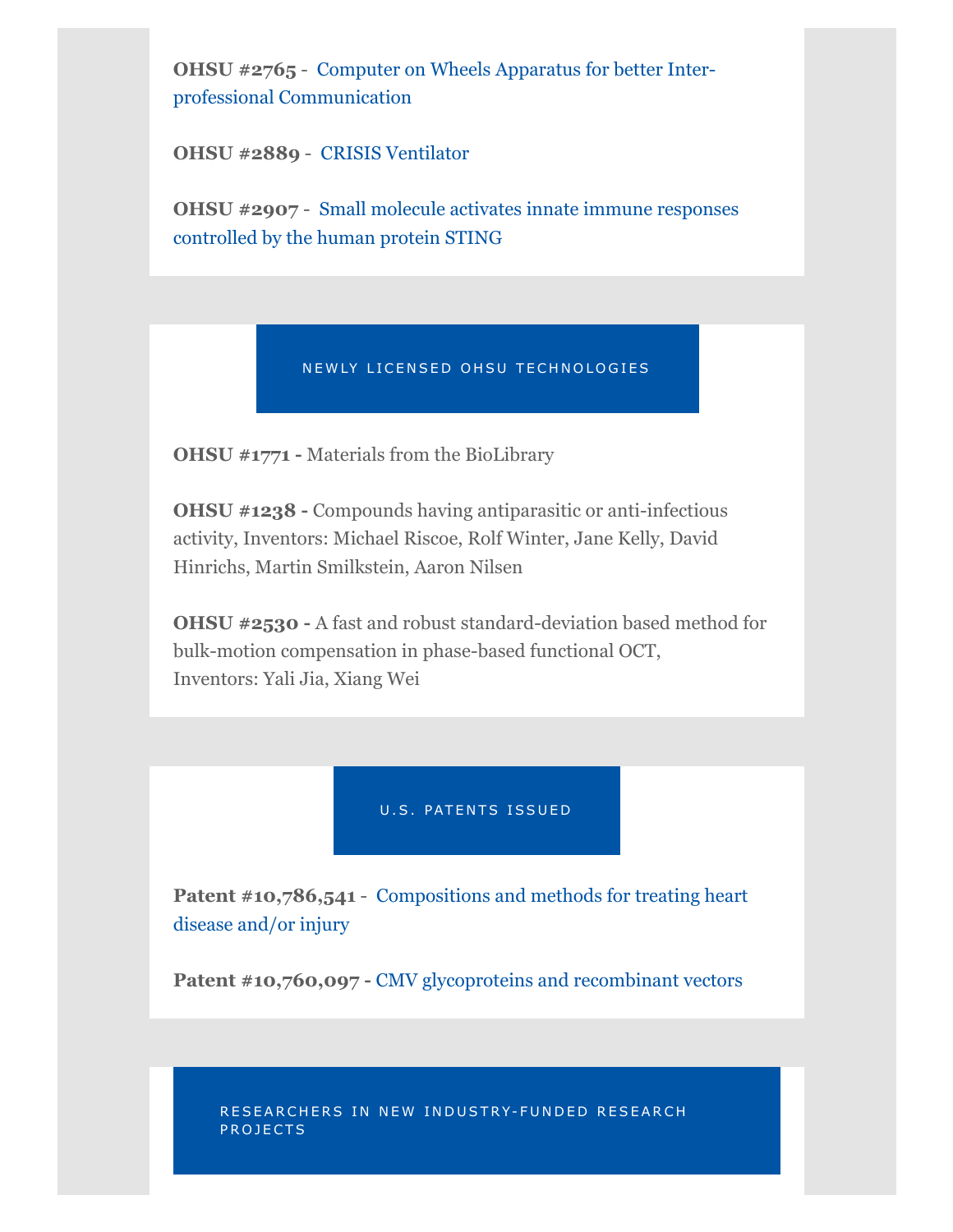[Markus Grompe](http://click.send.ohsu.edu/?qs=73e8993031d584baefab5647c52f122603e3a821070c205e7836bab865878394b9c0bba8c49bd29ebe701452c68d2260) - Treatment of fatty liver with gene therapy (extended)

[Benjamin Burwitz](http://click.send.ohsu.edu/?qs=73e8993031d584ba726503cbb00e16c68fb02af999a9948f23276f81e3959826e2f48064e1859720fe32a7c6f3fd7416) - Learning from the Ebola success: Can a mAb also save lives after yellow fever

[Phil Raess](http://click.send.ohsu.edu/?qs=73e8993031d584baa0a38bc0ea8a9e9fe8afd56af83f55743eebaac3b18e19eeae24dc8277a4466308c9b6e23ea3d698) - Bone Marrow Aspiration, Development and Clinical Study (extended)

[Daniel Streblow](http://click.send.ohsu.edu/?qs=73e8993031d584bad60640d5902b2c5d459191f6aa5e60a2ff1a03b7e0d2aa26971d4fdef3a5ac865c386fecb29b7576) - External Site Evaluation of RT-QPCR assay for SARS-COV2 Infection

[John Brigande,](http://click.send.ohsu.edu/?qs=73e8993031d584ba29e928eba4f31059df00bba3ab6a74655318642051c913dd702c5263425cb132c86931da2026ac14) [Betsy Ferguson](http://click.send.ohsu.edu/?qs=73e8993031d584ba30a342df203450c7ede440c8a4b2fdf0ed48442c276d12791c608c5a3aad06ae971567b530cc73c1) - Phase I: Identification of Otoferlin Frameshift and Missence Mutants

[William Fleming](http://click.send.ohsu.edu/?qs=73e8993031d584baaf3ed671f40910fd8aa0867b3804e8e7ebacf811eedd9d355da6febe1c0f3d364d3c644426e0ea88) - Evaluate the functional activity of different human CD34 cell expansion platforms

| <b>UPCOMING EVENTS</b>  |                                                     |
|-------------------------|-----------------------------------------------------|
| <b>OCT</b><br>$15 - 16$ | <b>Bend Venture Conference</b>                      |
| OCT<br>16               | Pitch Oregon: Application Deadline                  |
| OCT<br>$16 - 19$        | Picture a Scientist: WIS Virtual Screening          |
| OCT<br>21               | Lunch and Learn: BIPOC imposter syndrome<br>in STEM |
| <b>NOV</b><br>19        | <b>OEN Entrepreneurship Award 2020</b>              |